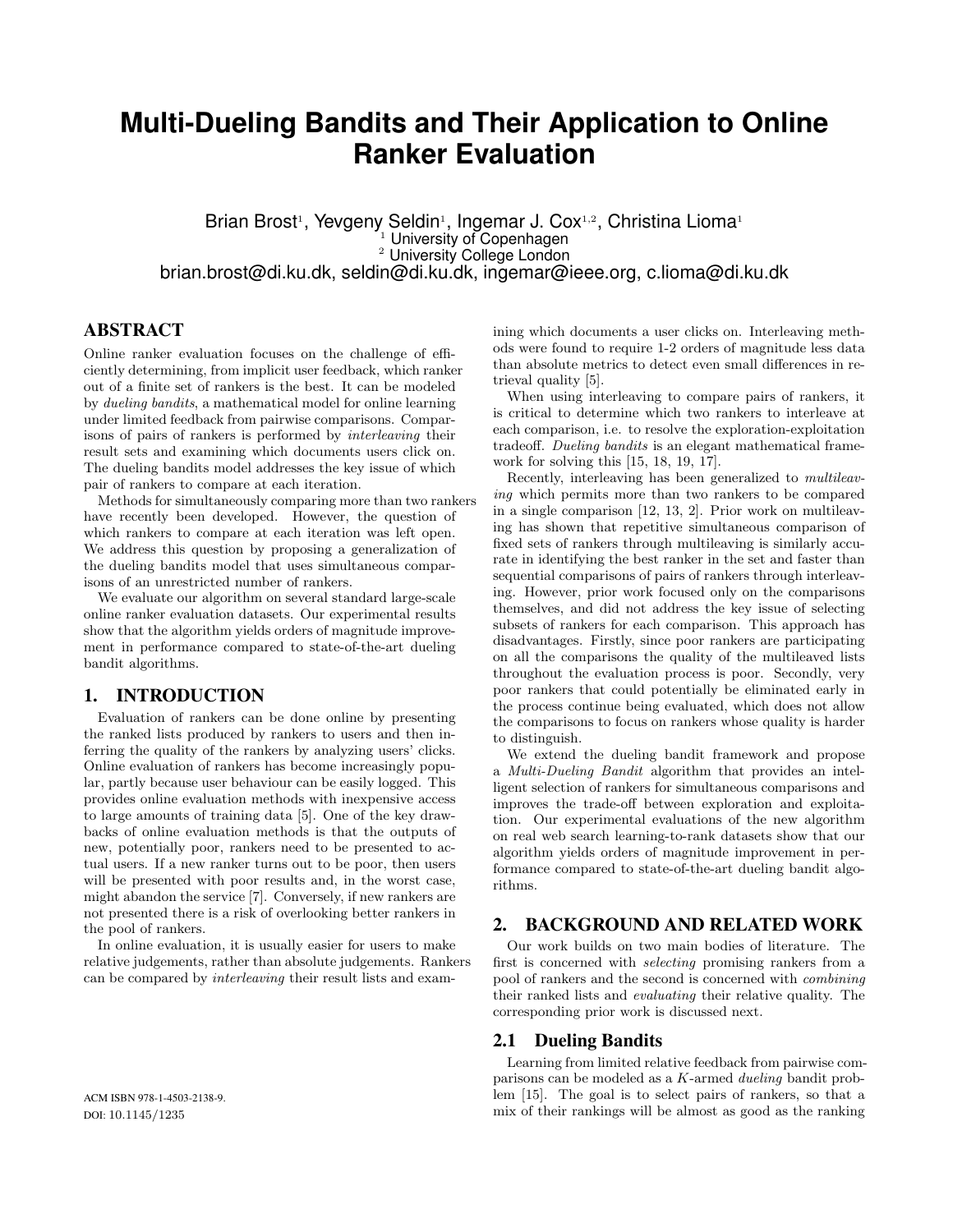of the best ranker in the pool. There are several possible definitions of the best ranker for pairwise comparisons. The most common definition is the Condorcet winner, which is a ranker that is (pairwise) better that any other ranker in the pool. Note that a Condorcet winner is not guaranteed to exist. Nevertheless, many dueling bandit algorithms assume the existence of a Condorcet winner and we follow suit.

Zoghi *et al.* [18] proposed an algorithm for the dueling bandit setting based on the idea of relative upper confidence bounds (RUCB). The algorithm maintains a relative upper confidence bound on the probability that a given arm  $i$  is better than another arm  $j$ . The algorithm then selects an arm  $i$  that might be the best, based on its upper confidence bounds relative to all other arms, and then selects the challenger with the highest upper confidence bound relative to i. Zoghi et al. [17] subsequently proposed a divideand-conquer algorithm, MergeRUCB, extending their earlier work in [18]. Experiments by Zoghi et al. suggest that for large numbers of arms it outperforms RUCB.

Komiyama et al. [10] proposed an algorithm, Relative Minimum Empirical Divergence (RMED), which draws arms based on whether an arm has not been compared with other arms sufficiently often, or if it is not substantially beaten by many other arms. To decide if an arm has been sufficiently explored it uses bounds based on the KL-divergence. They showed that this algorithm outperformed RUCB and MergeRUCB. To the best of our knowledge this is currently the best performing dueling bandit algorithm.

All algorithms listed above are limited to pairwise comparisons, whereas our proposed algorithm is based on simultaneous comparisons of multiple rankers.

## 2.2 Comparison Methods

Combining ranked lists and evaluating chosen rankers is based on click-through information obtained by interleaving (for two rankers) or multileaving (for two or more rankers) methods.

Interleaving has been generalised to simultaneous comparison of more than two rankers. The proposed multileaving methods include Team Draft Multileave (TDM) [12], Optimised Multileave (OM) [12], Probabilistic Multileave (PM) [13], and Sample Only Scored Multileave (SOSM) [2]. SOSM was found to outperform the other multileaving methods, which can either be less accurate, or fail to scale well with the number of rankers [2]. We used SOSM to multileave rankers for our multi-dueling bandit algorithm.

# 3. THE MULTI-DUELING BANDIT PROB-LEM

In multi-dueling bandits, at each iteration,  $t$ , an algorithm selects a subset,  $S_t$ , of K arms and observes outcomes of noisy pairwise comparisons (duels) between all pairs of arms in  $S_t$ . In the ranking scenario this corresponds to multileaving the ranked lists of the subset,  $S_t$ , of rankers and then inferring the relative quality of the lists (and the corresponding rankers) from user clicks. When the size of  $S_t$  is limited to 2 the problem reduces to standard dueling bandits.

Let  $P = [p_{ij}]$  be a matrix of probabilities that arm i wins in a pairwise comparison with arm j (it satisfies  $p_{ij} = 1-p_{ji}$ and we define  $p_{ii} = \frac{1}{2}$ ). In pairwise comparisons the best arm is not always well-defined. We follow the assumption in most dueling bandit literature that there exists a Condorcet

winner, which is a unique arm  $*$  satisfying  $p_{*j} > \frac{1}{2}$  for all  $j \neq *$ . That is, the Condorcet winner  $*$  is pairwise better than any other arm  $j$ . The quality of all arms is then defined by their regret,  $r(j) = p_{*j} - \frac{1}{2}$ , which is a shifted probability of losing to the best arm (this definition also coincides with dueling bandits). Smaller regret corresponds to better quality and the regret of playing the best arm is zero. The quality of a set of arms  $S_t$  is defined by the average quality of the constituent arms (the average regret)

$$
r(S_t) = \frac{\sum_{j \in S_t} p_{*j}}{|S_t|} - \frac{1}{2}.
$$
 (1)

The goal of a multi-dueling bandit algorithm is to select subsets of arms  $S_1, S_2, \ldots$ , so that the cumulative regret  $\sum_{t=1}^{T} r(S_t)$  is minimized. All arms have to be selected a small number of times in order to be explored, but the goal of the algorithm is to minimize the number of times when suboptimal arms are selected.

Simultaneous comparison of more than two arms may affect their pairwise winning probabilities. For example, in ranking, the effective length of a multileaved ranked list is typically limited by 10 items, since users rarely go beyond the first page of results. Therefore, the simultaneous comparison of more than 10 rankers means that some rankers may be compared based on a merged list that does not include their top suggestions. This may affect the estimates of their relative quality. This effect, which we refer to as distortion may also occur when less than 10 rankers are compared, since the limited length of the merged list does not allow perfect representation of every ranker. The exact level of distortion depends on the data, ranker, and method used for multileaving. The level of distortion of estimates of the pairwise winning probabilities made by SOSM, which was used in our experiments, is evaluated in Section 4.2.4. It is important to emphasize that in all our experimental comparisons, except one pathological case, the advantage of parallel exploration outweighed the disadvantage due to distortion in estimates.

# 3.1 Multi-Dueling Bandit Algorithm

The proposed multi-dueling bandit algorithm maintains optimistic estimates of pairwise winning probabilities  $p_{ij}$ and plays arms that, according to these optimistic estimates, have a chance of being the Condorcet winner. When there is a single candidate, the algorithm exploits this knowledge and plays only that candidate. When there are multiple candidates the algorithm explores by comparing them all. We increase parallel exploration by adding additional arms to such comparisons, as described below.

Our estimates of pairwise winning probabilities are based on empirical counts of wins/losses. In order for these estimates to be meaningful the algorithm has to assume that pairwise winning probabilities are consistent with the pairwise winning probability matrix  $P$ , irrespective of the composition of the set  $S_t$  (meaning that they are not distorted). More precisely, since correct identification of the Condorcet winner depends on correct estimation of the probabilities  $p_{*j}$ , it is important that they remain at a certain margin above  $\frac{1}{2}$  irrespective of the composition of  $S_t$ . Incorrect estimation of  $p_{ij}$ -s for  $i, j \neq *$  does not influence identification of the Condorcet winner and, therefore, their distortion does not disturb the operation of the algorithm.

We now describe our algorithm, which is provided in the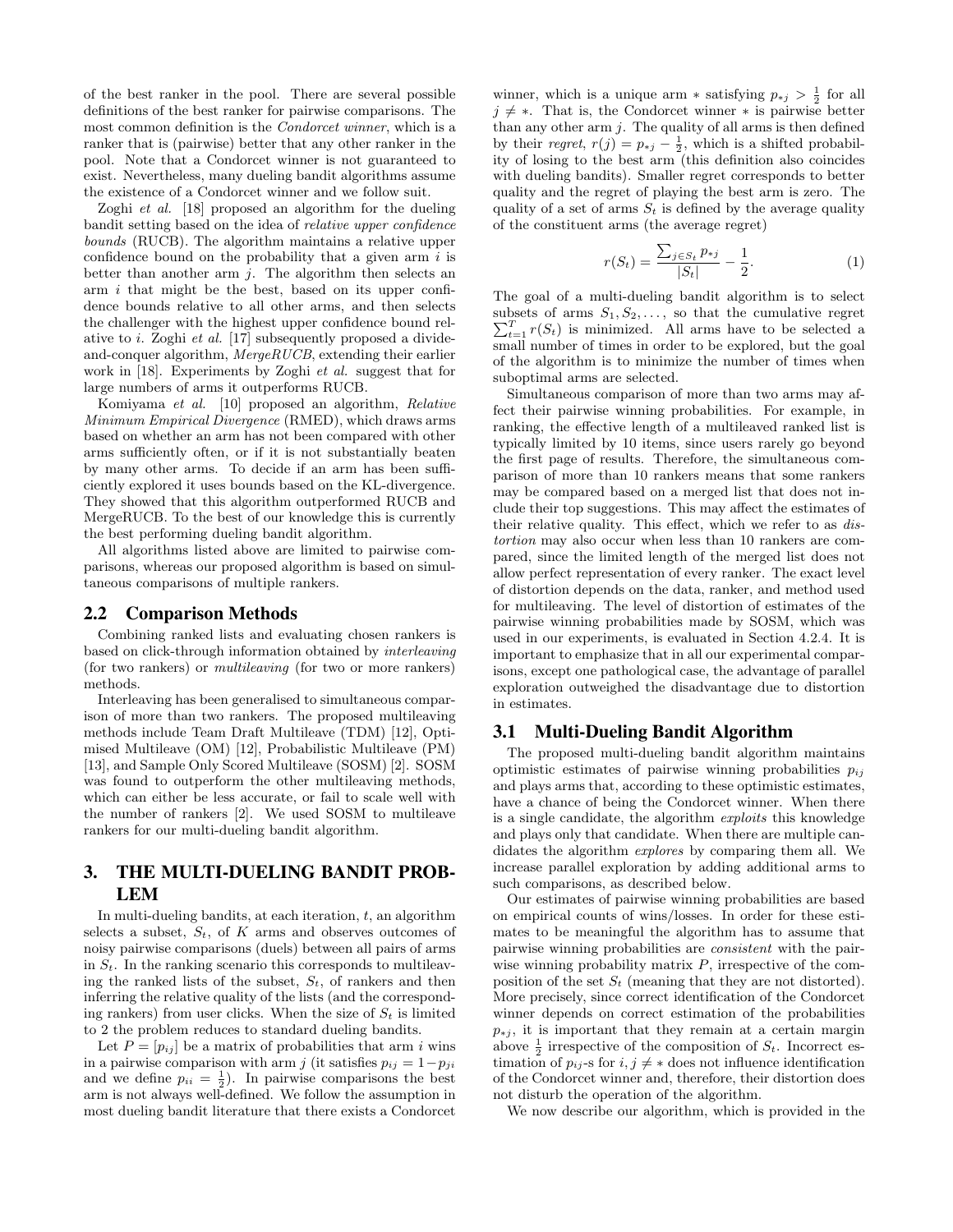Algorithm 1 box. We denote by  $n_{ij}(t)$  the number of times up to round  $t$  that  $i$  and  $j$  were compared with each other. Let  $w_{ij}(t)$  denote the number of times when arm i beat arm *j*. We break ties randomly, so that  $n_{ij}(t) = w_{ij}(t) +$  $w_{ii}(t)$ . We compute upper confidence bounds  $u_{ii}(t)$  on the probabilities  $p_{ij}$ :

$$
u_{ij}(t) = \frac{w_{ij}(t)}{n_{ij}(t)} + \sqrt{\frac{\alpha \ln t}{n_{ij}(t)}}
$$
 (2)

 $(u_{ij}$ -s are the optimistic estimates of  $p_{ij}$ -s and they are analogous to those used in [18] for pairwise comparisons). The first term in  $u_{ij}(t)$  is an empirical estimate of  $p_{ij}$  and the second term bounds the fluctuations of this estimate with high probability, see [1, 18]. The  $\alpha$  parameter in the second term controls the width of the upper confidence bound.

Additionally, we maintain a second wider upper bound  $v_{ij}(t)$ , which we use to increase parallel exploration. We define  $v_{ij}(t)$  by

$$
v_{ij}(t) = \frac{w_{ij}(t)}{n_{ij}(t)} + \sqrt{\frac{\beta \alpha \ln t}{n_{ij}(t)}},
$$
\n(3)

where the parameter  $\beta \geq 1$  controls how much wider it is than the upper confidence bound of Equation 2. When there is more than one candidate for a Condorcet winner according to the "narrow" confidence bounds in Equation 2 an exploration round is triggered and arms that could be Condorcet winner candidates according to the "wide" confidence bounds are compared. This leads to some arms being explored preemptively and decreases the overall number of exploration rounds by increasing parallel exploration.

Given K arms, we define  $U_i(t) = \min_{j \in K, j \neq i} \{u_{ij}(t)\}\)$ , i.e.  $U_i(t)$  is the smallest upper confidence bound of i. Let E denote the set of potential Condorcet winners, which contains all arms *i* for which  $U_i(t) \geq 1/2$ . Additionally, we define  $V_i(t) = \min_{j \in K, j \neq i} \{v_{ij}(t)\}\$ and F to be the set of potential Condorcet winners according to the wider upper bounds, that is, all arms for which  $V_i(t) \geq 1/2$ .

At each iteration of Algorithm 1, if there is only a single potential Condorcet winner in  $E$ , we choose this arm. If there are several potential Condorcet winners, we select all arms in the larger set  $F$ . In the unlikely event that there are no potential Condorcet winners, we select all arms.

## 4. EXPERIMENTAL EVALUATION

We next present the experimental evaluation of our Multi-Dueling Bandits (MDB) algorithm.

# 4.1 Experimental Setup

We begin by describing our experimental setup.

#### *4.1.1 Baselines*

We compare our MDB algorithm to three state-of-the-art dueling bandit algorithms, namely RUCB and MergeRUCB, both implemented in the freely available software package Lerot [11], and RMED1 [10]. As per [17], we set the  $\alpha$ parameter of Equation 2 for RUCB to 0.51, and to 1.01 for MergeRUCB. For RMED1 we use the same parameter setting as [10]:  $f(K) = 0.3K^{1.01}$ . To select the parameters for MDB, we carried out a grid search on the grid  $\{0.5, 1, 1.5\} \times \{1.25, 1.5, 2, 4\}$  on a separate dataset, specifically the validation set of the YLR1 dataset, and found the

- 1  $W = [w_{ij}] := 0_{K \times K}$
- <sup>2</sup> Play all arms and update the corresponding entries in W

$$
s \text{ for } t = 2, \ldots, T \text{ do}
$$

4 
$$
U := [u_{ij}(t)] = \frac{w_{ij}(t)}{n_{ij}(t)} + \sqrt{\frac{\alpha \ln t}{n_{ij}(t)}}, u_{ii}(t) = 1/2
$$

5 
$$
V := [v_{ij}(t)] = \frac{w_{ij}(t)}{n_{ij}(t)} + \sqrt{\frac{\beta \alpha \ln t}{n_{ij}(t)}}, v_{ii}(t) = 1/2
$$

6 E = {*i* s.t.  $U_i(t) \geq 1/2$ } (The set of potential champions according to  $U$ )

- 7 F = {*i* s.t.  $V_i(t) \geq 1/2$ } (The set of potential champions according to  $V$ )
- $\mathbf{s}$  if  $|E| > 1$  then
- 9 Choose all arms  $f \in F$  for comparison and update the corresponding entries in W
- 10 else if  $|E| = 1$  then
- 11 | Choose the arm  $e \in E$
- <sup>12</sup> else
- <sup>13</sup> Choose all arms for comparison and update the corresponding entries in W

<sup>14</sup> end

Algorithm 1: Multi-Dueling Bandit (MDB) Algorithm.

Table 1: Datasets. Each dataset consists of a number of query-document pairs, together with a relevance judgement for the pair. Each document is represented by a feature vector.

| Datasets                 | Queries | URLs      | Features |
|--------------------------|---------|-----------|----------|
| MSLR-WEB30K <sup>2</sup> | 31,531  | 3,771,125 | 136      |
| YLR Set $1$ [4]          | 19,944  | 473,134   | 700      |
| YLR Set $2[4]$           | 1,266   | 34,815    | 700      |
| Yandex <sup>3</sup>      | 9.124   | 97.290    | 245      |

best parameters to be  $\alpha = 0.5$  and  $\beta = 1.5$ . We used these as our parameter settings for MDB for all other experiments.

#### *4.1.2 Datasets*

We compare the algorithms on four large-scale evaluation datasets summarised in Table  $1<sup>1</sup>$ . Since there was no Condorcet winner for the Yandex dataset, we randomly sampled subsets of 200 rankers from the Yandex dataset, selecting the first subset with a Condorcet winner.

# *4.1.3 Ranker Construction*

Following [17], for each dataset we choose the rankers to be the features of the dataset. That is, for a given feature, we construct a ranker which ranks documents only according to the score of that feature. As noted in [17] this is a somewhat artificial setup from a learning-to-rank perspective, however from the point of view of evaluating dueling and multi-dueling bandit algorithms, the difficulty of a problem instance is affected by the relative performance of the rankers, not their absolute performance. Using the feature rankers is therefore useful for assessing the performance of dueling and multi-dueling bandit algorithms since many of the features perform similarly and are therefore difficult to distinguish using interleaved or multileaved comparisons.

 $^{1}$  Only 519 features are non-zero for YLR Set 1 and only 596  $\,$ features are non-zero for YLR Set 2. The remaining features are zero for all query-document pairs.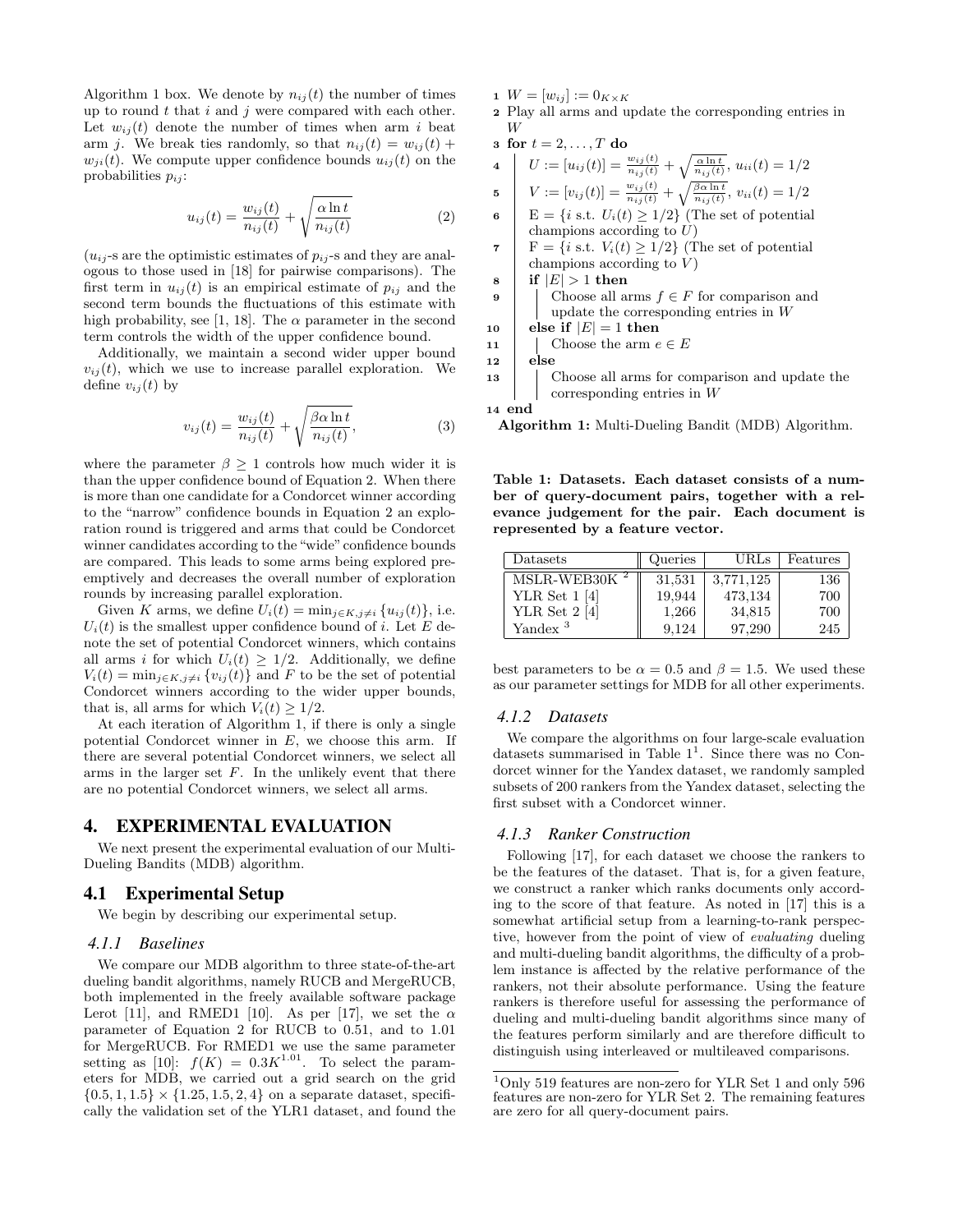

(a) YLR1

Figure 1: Cumulative regret averaged over 10 runs against number of iterations for the 4 algorithms on the YLR1 dataset with the navigational click model.

# *4.1.4 Simulated User Model*

All experiments are conducted using a simulated user model. For each iteration we randomly sample with replacement one query from the pool of queries of the dataset. The dueling or multi-dueling bandit algorithms choose rankers, whose results are then interleaved or multileaved respectively, and presented to a simulated user. For the dueling bandit algorithms, we compare pairs of rankers using probabilistic interleaving [8]. For MDB, we use SOSM [2]. Both probabilistic interleaving and SOSM only present the top-10 documents to users. Clicks are then generated from a probabilistic user model [9]. The interleaving or multileaving algorithm scores the chosen rankers using the clicks generated by the user model.

The click model used for these experiments was the navigational user model from [9], unless otherwise stated. This click model has been used as a standard click model for dueling bandit algorithm evaluation in [17].

## 4.2 Results

Below we summarize the experimental results for the various experiments. For all figures, the error bars show the standard deviation of cumulative regret across runs for each algorithm at the given time step.

# *4.2.1 Experiments on Real Learning-to-Rank Datasets*

Figure 1 shows how the cumulative regret increases with each iteration using the real learning to rank dataset YLR1. It shows that MDB substantially outperforms the baselines. It outperforms the best dueling bandit algorithm, RMED1, by almost 2 orders of magnitude. RMED1 outperforms RUCB and MergeRUCB, as expected from the results of [10]. The results for the other datasets are similar, and can be seen in the extended version [3], with MDB outperforming the best dueling bandit algorithm, RMED1, by a factor of 3 in the dataset with the smallest number of features, and orders of magnitude for the other datasets.

Note that for the Yandex dataset, since there was no Condorcet winner, we randomly sampled 200 of the 245 feature rankers to obtain a dataset with a Condorcet winner. Results using the full Yandex dataset with no Condorcet winner are described in the extended version [3].

# *4.2.2 Dependence on Number of Rankers*

To isolate the impact of the number of rankers being com-



Figure 2: Cumulative regret averaged over 10 runs after 5,000,000 iterations against number of rankers for the 4 algorithms, and a random policy, on subsets with M rankers of the YLR1 dataset with navigational click model.

pared on the real datasets involving multileaving, we investigate how regret scales with the number of rankers being compared using the YLR1 dataset. We randomly sampled subsets of rankers of sizes {10, 25, 40, 55, 70, 85, 100, 115, 130, 145} from the YLR1 dataset. Note that we randomly sampled different subsets of rankers for each run. For each of these subsets we then carried out 10 runs of each algorithm over 5,000,000 iterations and recorded the average cumulative regret across runs.

Figure 2 shows how the performance of the 4 algorithms varies as a function of the number of rankers. Additionally we have shown the performance of a random policy which simply selects a random subset of the rankers for multileaving at each iteration. We observe that as the number of rankers increases the cumulative regret increases most for RUCB and MergeRUCB, while it increases more slowly for RMED1. Regret appears to be almost independent of the number of rankers for MDB.

These experiments were also carried out for the perfect and informational click models, and the results were very similar but have been omitted due to page restrictions.

For the MDB algorithm, the regret associated with having to explore suboptimal rankers does not appear to be additionally compounded by the number of rankers being explored. This is an important characteristic of the MDB algorithm, since if we can explore additional rankers with no substantial additional cost, the risks associated with largescale online ranker evaluation are substantially mitigated.

Note that it may appear that regret levels off for MergeRUCB as we increase the number of rankers. This is due to the fact that for 5,000,000 iterations there is a limit to how much regret can be incurred just by making random choices in 5,000,000 iterations. For larger problem sizes and for a time frame of 5,000,000 iterations, MergeRUCB begins to perform no better than a random policy. This does not imply that MergeRUCB performs as badly as a random policy in general, but for these problem instances it has not yet begun to eliminate suboptimal arms after 5,000,000 iterations. Further iterations would be needed to show improvements relative to the random policy.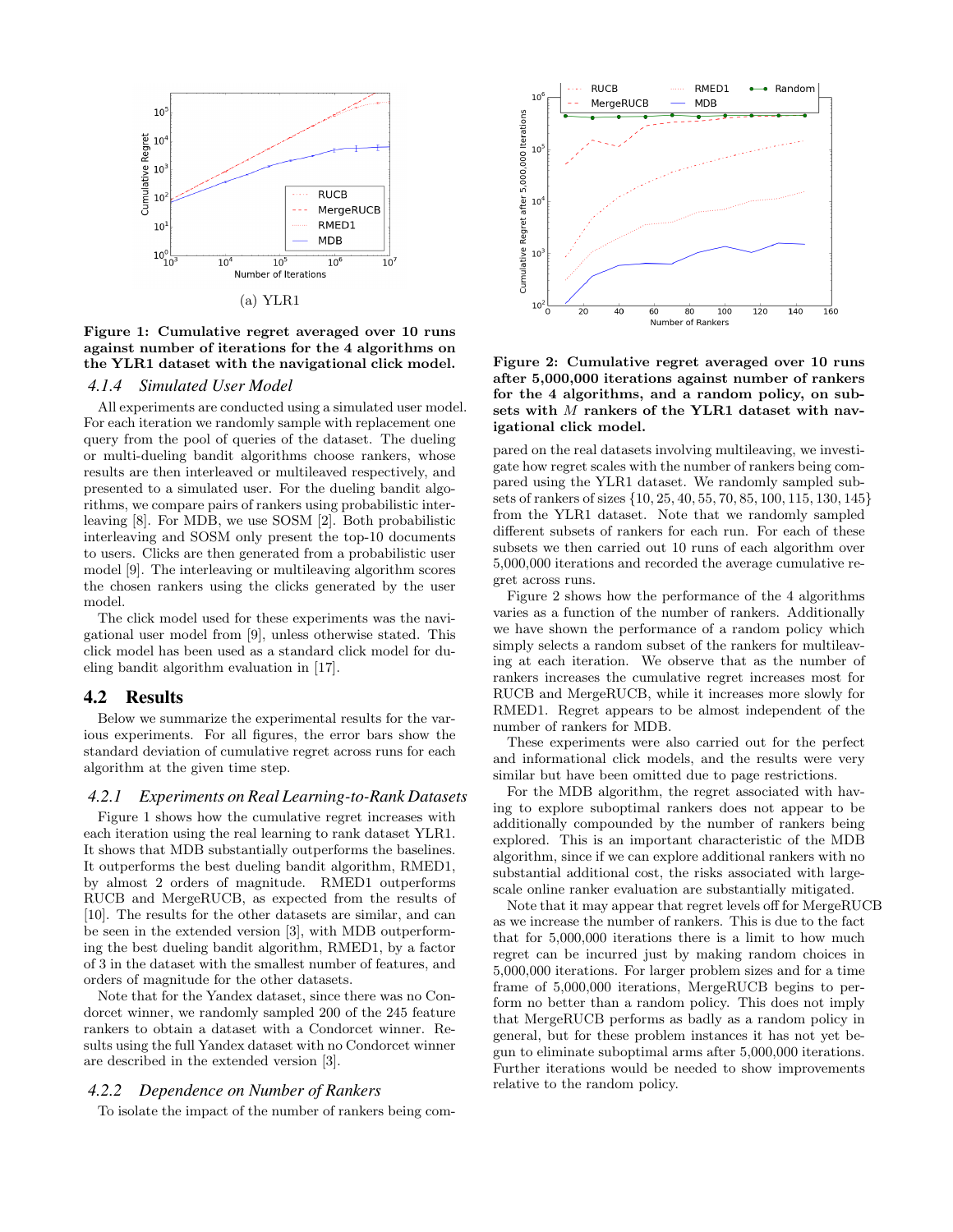

(a) informational click model

Figure 3: Cumulative regret averaged over 10 runs against number of iterations for the 4 algorithms on the YLR1 dataset using the informational click model.

# *4.2.3 Dependence on Click Model*

To test the robustness of our approach to the choice of click model, we also investigated performance using the perfect and informational click models [9]. Figure 3 shows the cumulative regret for the informational click model, using randomly selected subsets of size 200 of the rankers from the YLR1 dataset. We chose to use subsets of the full dataset for these experiments because of the computational costs of running RMED1 on the full YLR1 dataset. For all click models MDB outperforms the best dueling bandit algorithm by between 1 and 2 orders of magnitude, and the results for the remaining click models are included in the extended version [3].

For MDB, the regret doubles when going from the perfect to the navigational click model, but does not increase further for the informational click model. In contrast, for the dueling bandit algorithms, regret for the informational click model is approximately double that for the navigational click model, which is approximately double that of the perfect click model. MDB is therefore least affected by varying the click model in our experiments.

# *4.2.4 Distortion of probability estimates due to multileaving*

As discussed earlier, simultaneous comparison of more than two arms may affect their pairwise winning probabilities. We called this effect distortion. We can quantify this effect by first randomly sampling a fixed size subset of rankers that includes a Condorcet winner, and then measuring, after some fixed number of multileavings, the fraction of rankers that beat the Condorcet winner more than 50% of the time. If there is no distortion, and the number of multileavings is sufficient, we expect this fraction to be zero.

In these experiments we test the level of distortion in the multileaving method SOSM, and examine how robust our MDB algorithm is to possible distortions in the multileaving method.

For each dataset, and each click model, we randomly sample subsets of rankers of sizes 3, 10, and 100 that include a Condorcet winner. We examine the probabilities of the rankers beating the Condorcet winner after 3,000 multileavings. Note that this is likely to be an overestimate of the distortion of the multileaving method, since, for rankers of very similar quality, 3,000 iterations may not be sufficient to reliably distinguish rankers. Table 2 shows the average, over 30 runs, of the percentage of rankers that beat the Condorcet winner. Note that we have only included the results for the informational click model, the results for the remaining click models are shown in the extended version [3].

We observe that the distortion problem is almost unique to the MSLR dataset, and is exacerbated by the noisiest click model, the informational click model. The distortion problem is exclusively related to the feature ranker 133 in the MSLR dataset. Feature ranker 133 scores documents solely based on the query-document clicks, i.e. a document was clicked on in response to a query. This feature is very good at identifying 1 or 2 documents that are very likely to be relevant. However, when asked to rank documents in a multileaved set, most of the documents, even though they might be relevant, have not been previously clicked on. As such, ranker 133 is unable to distinguish between the vast majority of documents. Thus, even though ranker 133 performs well in pairwise comparisons, where it has contributed half of the documents in the results list, it performs very poorly when multileaved with many other rankers. Table 2 also includes results for the MSLR dataset, when feature ranker 133 is excluded. This is denoted by MSLR\*. When ranker 133 is excluded, no substantial distortion is observed.

The moderate levels of distortion observed for the Yandex and MSLR dataset (excluding feature ranker 133) are likely to be mostly caused by the fact that there are many rankers that are very similar in quality, and so 3,000 comparisons are not sufficient to differentiate these similar rankers.

Table 2: Percentage of rankers beating the Condorcet winner (distortion), averaged over 30 runs, after 3,000 iterations for 3, 10, and 100 rankers being multileaved for each dataset and click model. The dataset denoted MSLR\* is the MSLR dataset with feature ranker 133 removed.

|                                          | Distortion |         |         |
|------------------------------------------|------------|---------|---------|
| Num. Rankers                             |            | 10      | 100     |
| MSLR Informational                       | $0.0\%$    | $6.8\%$ | 41.3%   |
| $\overline{\text{MSLR}}^*$ Informational | $0.0\%$    | $2.9\%$ | 2.7%    |
| YLR1 Informational                       | $0.0\%$    | $0.0\%$ | $0.3\%$ |
| YLR2 Informational                       | $0.0\%$    | $1.0\%$ | $0.9\%$ |
| Yandex Informational                     |            |         |         |

The only problem setting where our MDB algorithm did not substantially outperform the best baseline dueling bandit algorithm, RMED1, was for the MSLR dataset with all 136 feature rankers with the informational click model. The results for this problem setting are shown in Figure 4. This is due specifically to the feature ranker 133 in the MSLR dataset. In the extended version [3], we show that there was some distortion for all click models for the MSLR dataset. However, it is with the informational click model that the distortion is greatest, reaching 41.3% for 100 rankers. This is a very high percentage. The MDB algorithm appears to be robust to more reasonable levels of distortion, suffering substantially less regret than the baselines for the MSLR